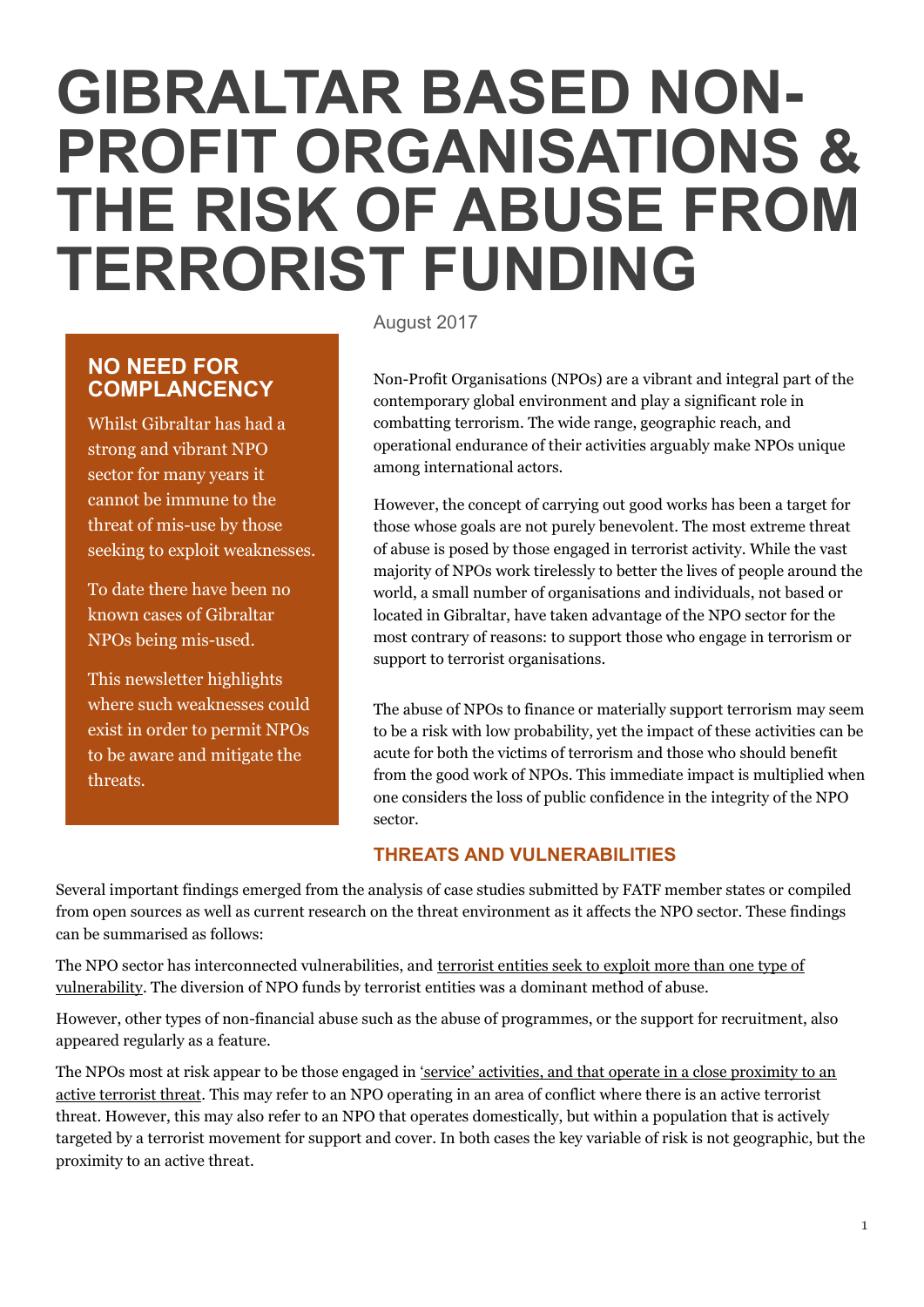Disruption of abuse, or the mitigation of substantial risk, was dealt with through multiple means including, but not limited to, criminal prosecution. Administrative enforcement, financial penalties, and targeted financial sanctions play important roles in disruption of abuse.

> Delivery of Programmes

**Expenditure** of Resources

Transfer of resources

## **CATEGORIES OF RISK**

The examination of the available case studies and literature identified five categories of abuse or risk

The diversion of funds was a significant method that focused on the substantial financial resources within the sector. Actors inside an NPO, or external actors such as foreign partners, were responsible for the diversion.

In other cases of abuse, NPOs or directing officials maintained an affiliation with a terrorist entity, either knowingly or unknowingly. In these instances, an NPO could be abused for multiple purposes, including general logistical support to the terrorist entity.

In several cases, NPOs were abused to provide support to recruitment efforts by terrorist entities.

NPOs were also targeted for abuse of programming. In these instances, the flow of resources was legitimate, but NPO programmes were abused at the point of delivery. **Retention** 

Finally, some terrorist entities abused the NPO sector through false representation. In these instances, terrorist entities started 'sham' NPOs or falsely represented themselves as the agents of 'good works' in order to deceive donors into providing support. **Resources** 

# **NPO SECTOR OPERATIONS AND VULNERABILITIES**

Before establishing how abuse can manifest itself in the NPO sector, it is necessary to have a model of NPO operations that is generally applicable, particularly to the service activity organisations as discussed earlier. The case studies analysed for this newsletter, as well as available literature on NPOs, indicates that NPO operations can be reduced to five general elements:

The collection of resources refers to any activity undertaken by an NPO to acquire resources either directly or through third parties such as volunteers. The retention of resources refers to the storage or maintenance of resources by an NPO. Retention includes activities ranging from the maintenance of funds within bank accounts to the management of property or facilities.

The transfer of resources can occur at multiple instances during NPO operations and refers to any point at which the resources of the NPO are transferred between different actors.

The expenditure of resources refers to any point at which an NPO's resources are exchanged in return for goods or services.

The delivery of programmes refers to the point at which an NPO is carrying out programme activities. This could include activities such as the distribution of

aid, the provision of medical treatment, the holding of fundraising events, or the hosting of a guest speaker.

> The vulnerabilities can be grouped within four overarching categories:

## 1. Extended logistical networks

Logistical networks are the linkages through which NPOs collect, retain, transfer, and deliver resources related to their operational activities. Extended logistical networks give the NPO sector greater reach, allowing NPOs to deliver programmes in multiple areas through multiple partners. Conversely, because of their scope, extended logistical networks also increase vulnerability. With more individuals, wider ranges of activities, and possibly substantial geographic distances involved, it can be challenging to maintain adequate control of resources. For NPOs engaged in humanitarian work, logistical networks often flow through geographic areas of conflict or low governance. Also, there is an increased risk that resources will have to flow through other sectors where governance may be less stringent (for example, Collection of **Resources** 

unregulated money businesses). Both of these aspects increase the risk that resources can be diverted or that the delivery of programmes can be corrupted.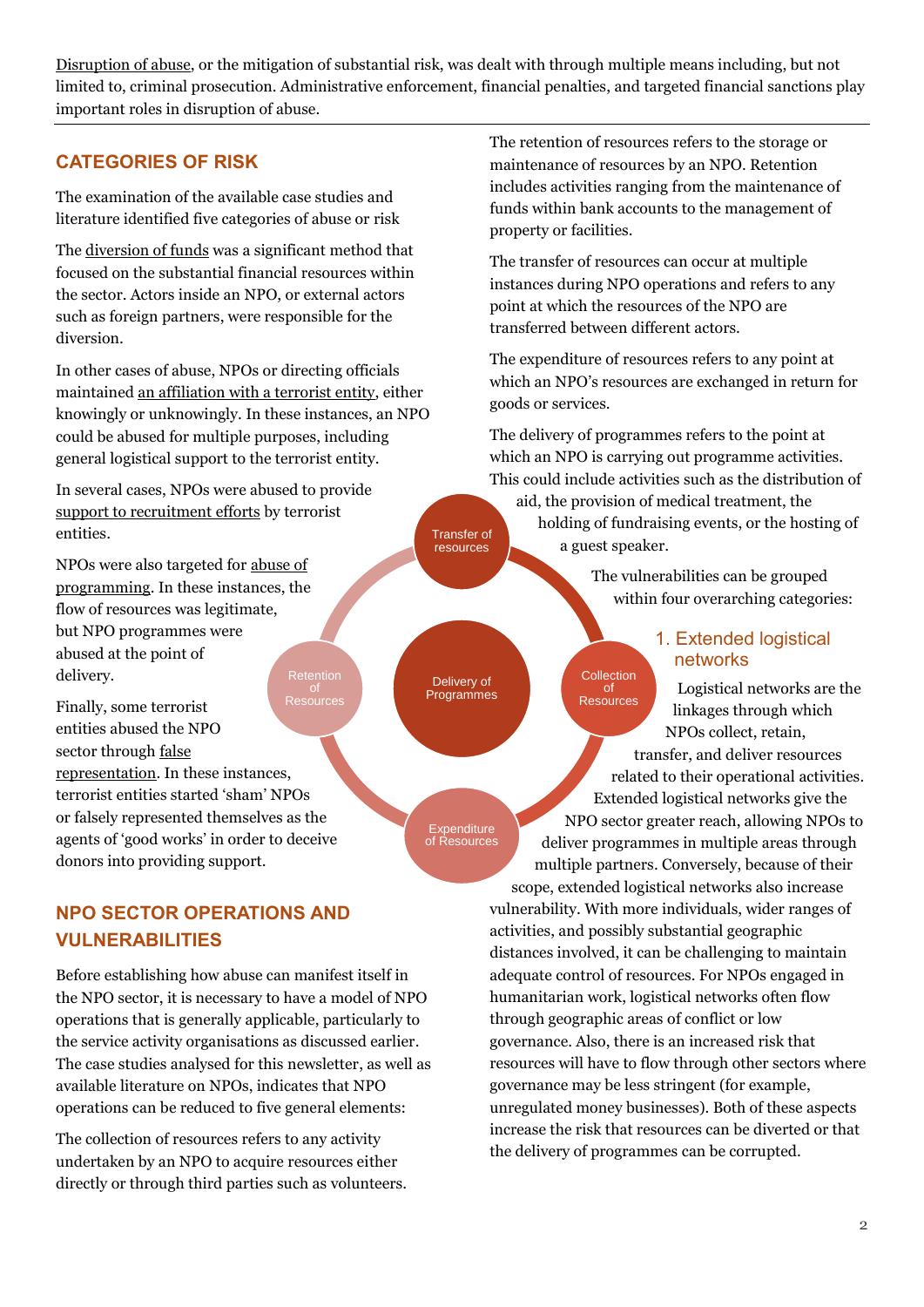## 2. Large transitory workforces

The NPO sector also relies heavily on a large transitory workforce. Volunteers make up a significant and important portion of this workforce. However, the nature of the NPO sector workforce can make it difficult to scrutinise staff, particularly volunteers or foreign partners. Additionally, for small-and mediumsized NPOs, this type of workforce can make it difficult to attract and retain personnel that have technical expertise in risk assessment, compliance, and legal matters. These personnel pressures can lead to NPO activities going forward without adequate due diligence and safeguards in place, increasing the risk of abuse.

## 3. Operational capacity

The NPO sector also possesses high operational capacity. The FATF has already noted that NPOs may be vulnerable because they "have access to considerable sources of funds, and are often cashintensive. Furthermore, some NPOs have a global presence that provides a framework for national and international operations and financial transactions, often within or near those areas that are most exposed to terrorist activity." The NPO sector is resource intensive and transnational in nature. These resources and associated logistical networks are valuable to terrorist movements if they can be exploited. Also, NPOs have a unique ability to reach people, particularly those in conflict areas or Diasporas. Exploiting this unique access presents terrorist movements with an opportunity to recruit for their movements through the abuse of NPO resources and programmes.

A further important aspect of the operational capacity of NPOs is the public trust afforded to the sector. Because the sector has generally enjoyed high public trust, scrutiny of NPO activities has often been less consistent and robust than in other sectors. For terrorist entities looking to minimise risk to their own operations and logistical networks, piggybacking on, or mimicking, legitimate NPOs has presented an attractive solution.

#### 4. Organisational culture

The final area of vulnerability has to do with organisational culture. This aspect was explained in a response to the NPO sector questionnaires, where the respondent indicated that the emphasis placed on values in some NPOs could contribute to poor decision-making and risk management. While this is

not a consistent vulnerability, the tendency to trust external and internal actors may leave some NPOs vulnerable to abuse.

# **TERRORIST ABUSE AND THE RISK TO NPOS**

The trends in the terrorist threat environment raise the question of how terrorist abuse, and some specific forms of abuse such as terrorist financing (TF), are developing, and how this impacts the NPO sector. For instance, substantial attention to terrorism post-9/11 has driven some activities, including terrorism financing, further underground, which raises the possibility that the cover afforded by legitimate organisations such as NPOs is more attractive to terrorist entities.

Examinations of contemporary TF trends note the decentralisation of terrorist movements and indicate that for local supporters of terrorism, self-financing based on locally available opportunities is increasingly a preferred strategy. Localised TF corresponds to the operational strategies examined earlier for several important reasons:

Current terrorist strategies de-emphasise spectacular attacks, such as 9/11, in favour of a higher rate of less complex attacks. This makes localised TF a more viable strategy.

Counter-terrorism measures have increased the risk of exposure in international TF activity. The international logistical networks of terrorist organisations are highvalue assets that groups try to protect. Localised TF allows terrorist groups to insulate their core logistical networks from their operational networks.

Localised TF allows terrorist supporters to exploit local opportunities. The supporters' existing networks become viable sources of funds from fraud, theft, narcotics sales, or even legitimate businesses.

#### **METHODS AND RISK OF ABUSE**

The main way in which the risk of terrorist abuse of the NPO sector can be understood is through the examination of case studies (none of which are Gibraltar related). While there is no question that the study of actual instances of abuse is important to gauge the extent of the problem, it is equally important to examine cases where the risk of terrorist abuse has been observed. Terrorism financing occurs in preparation for subsequent serious criminal acts, as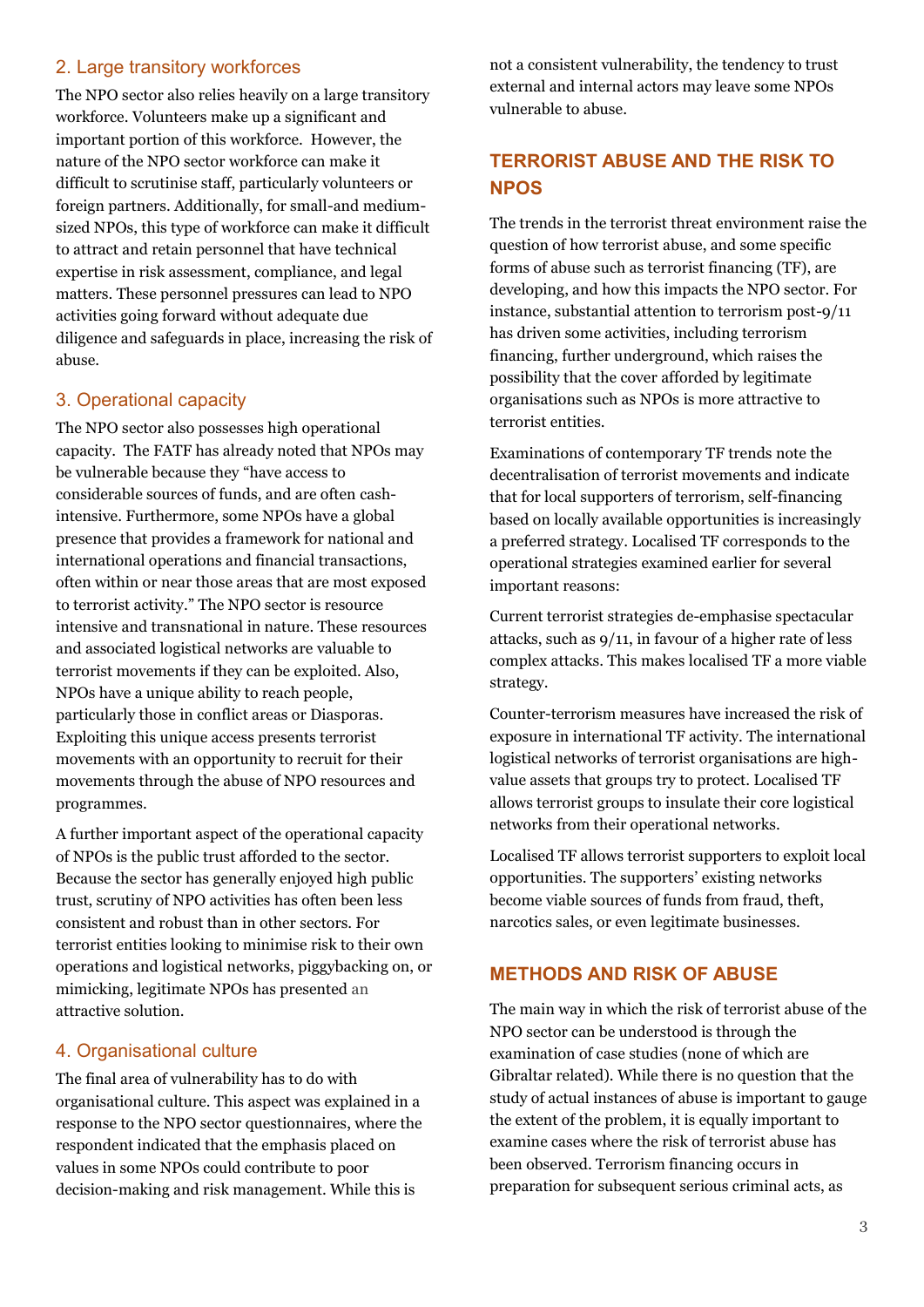opposed to money laundering which follows from serious criminal acts. Until the risk environment is fully understood, it will not be possible to implement measures to effectively address the risk of terrorist abuse of the NPO sector.

| <b>Methods and Risks of Abuse</b>               |                                                                                                                                                                |
|-------------------------------------------------|----------------------------------------------------------------------------------------------------------------------------------------------------------------|
| <b>Diversion of Funds</b>                       | An NPO, or an individual<br>acting on behalf of an NPO,<br>diverts funds to a known or<br>suspected terrorist entity.                                          |
| Affiliation with a<br><b>Terrorist Entity</b>   | An NPO, or an individual<br>acting on behalf of NPO,<br>maintains an operational<br>affiliation with a terrorist<br>organisation or supporter of<br>terrorism. |
| Abuse of<br>Programming                         | NPO-funded programmes<br>meant to support legitimate<br>humanitarian purposes are<br>manipulated at the point of<br>delivery to support<br>terrorism.          |
| Support for<br>Recruitment                      | NPO-funded programmes or<br>facilities are used to create<br>an environment which<br>supports and/or promotes<br>terrorism recruitment-<br>related activities. |
| False<br>Representation and<br><b>Sham NPOs</b> | Under the guise of charitable<br>activity, an organisation or<br>individual raises funds<br>and/or carries out other<br>activities in support of<br>terrorism. |

Table 1 - Methods and risks of abuse of NPO sector

#### Diversion of Funds

The most commonly observed method and risk of abuse of NPOs to support terrorism involves the diversion of funds. In this typology, funds raised by NPOs for humanitarian programmes—disaster relief, humanitarian relief, cultural centres, relief of poverty, advancement of education, advancement of religion are diverted to support terrorism at some point through the NPO's business process. Essentially, the diversion of funds occurs when funds raised for charitable purposes are re-directed to a terrorist entity.

Diversion of funds was seen at different stages of the NPO business process, such as during the collection

and transfer phases. Diverted funds were used to support terrorist organisations, such as the financing of an organisation's infrastructure and its military operations. Cases included the procurement of munitions, equipment and communications devices, as well as the financial support of the families of terrorists. Cases identified that diverted funds were used to support terrorist individuals and organisations both domestically and abroad.

The diversion of funds typology can be divided into cases where the diversion was carried out by actors internal to the organisation as well as external to the organisation. Internal actors are named individuals of the NPO, such as directing officials and staff. External actors, however, are merely associated with the NPO as third-parties, such as fundraisers and foreign partners. In some cases, it was unclear whether or not the diversion of funds was carried out by actors internal or external to the NPO.

#### **Diversion of funds by actors internal to NPOs**

Of the cases demonstrating the diversion of funds typology, an overwhelming majority involved actors internal to the NPO. Diversion of funds by internal actors occurs when a portion of the funds raised by an NPO, for a charitable purpose, is syphoned off and diverted to a terrorist organisation for different purposes. Cases analysed also demonstrated instances where funds raised by third-parties (ostensibly for charitable purposes) were channelled through the NPO to a terrorist organisation. The use of the NPO to facilitate such transactions has the effect of obscuring an audit trail, severing or distancing any link to a terrorist entity, and decreasing the likelihood of detection by authorities.

Internal NPO actors are well positioned during the collection, retention, and transfer phases of NPO operations to divert funds for nefarious purposes using a variety of techniques. This particular vulnerability, paired with the threat of insiders who aspire to support terrorism, present considerable risk to the NPO sector.

During the collection phase, diversion of funds involves the interception of cash prior to the deposits into NPO accounts, while during the retention and transfer phases, the funds are diverted by a variety of means, ultimately ending up in the control of terrorist organisations. Cases involving the diversion of funds by internal NPO actors demonstrate that the following means are used:

- wire transfers;
- cash transactions and cash couriers;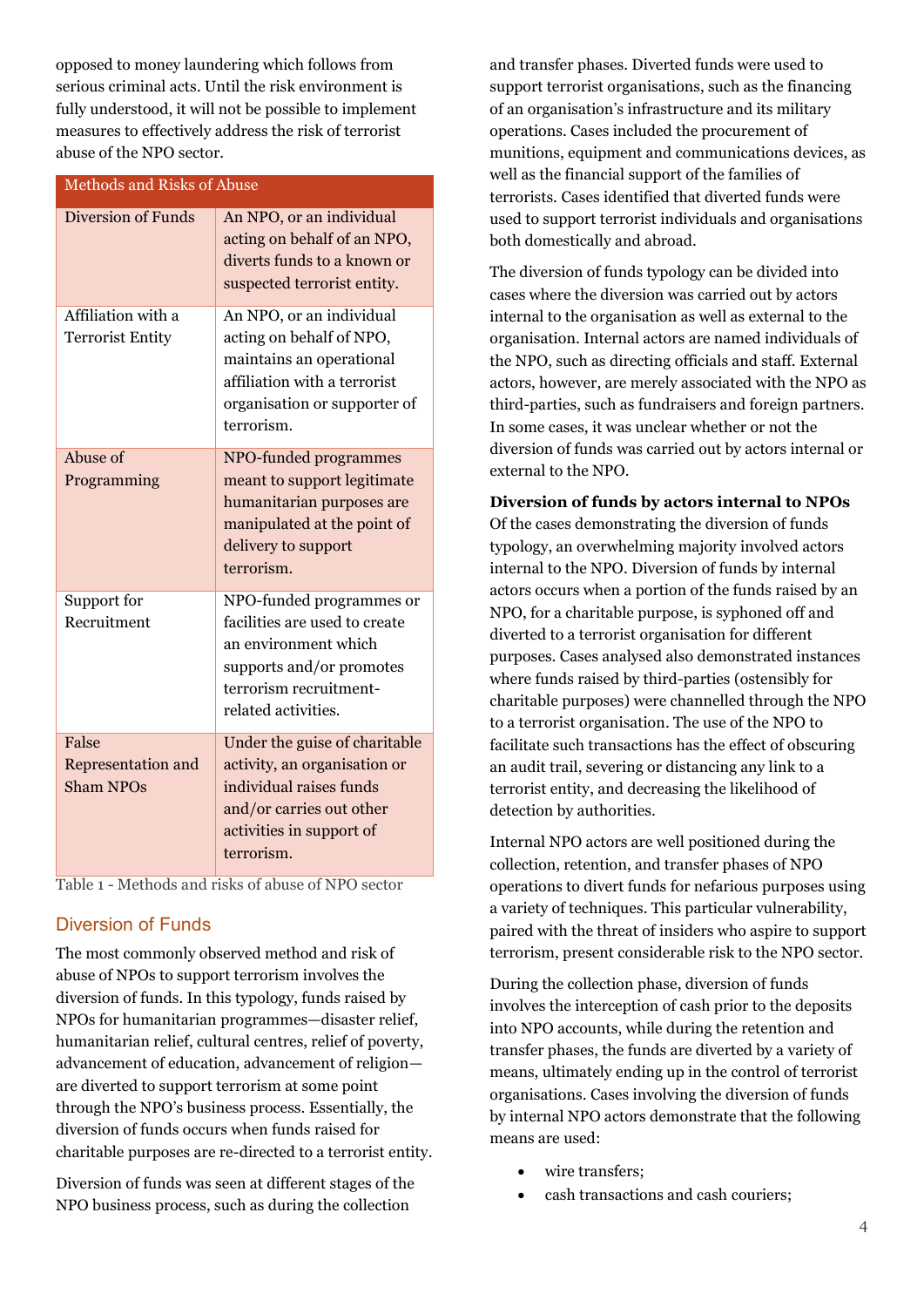- unrelated persons and personal accounts;
- unrelated businesses and business accounts;
- money services businesses; and/or
- travellers' cheques and cashiers' cheques.

**Diversion of funds by actors external to NPOs** Other instances of the diversion of funds involve actors external to the NPO. In these cases, third-party associates of the NPO, such as external fundraisers or foreign partners, are diverting funds that are destined for, or provided by, an NPO. Diversion of funds by external actors occurring during the collection, retention and transfer phases of NPO operations.

## Affiliation with a terrorist entity

The second most commonly observed method and risk of abuse in the submitted case studies relates to the existence of, or suspicion of, an operational affiliation between an NPO and a terrorist entity. This affiliation translates into activity that is meant to financially or otherwise support activities carried out by one or both parties. Affiliations observed range from informal personal connections involving NPO directing officials and terrorist entities, to more formalised relationships between NPOs and terrorist entities.

There two main types of affiliation resulting in abuse and/or risk.

> Where NPOs' internal actors, namely directing officials and staff, have established or suspected links to a terrorist entity. The cases where NPOs are abused by internal actors affiliated to terrorist entities demonstrate that these individuals are able to exercise influence over the operations of the NPO that ultimately support terrorist entities.

Where a more formalised relationship exists between the NPO and a terrorist entity. The characteristics that make NPOs effective international actors can also make them particularly vulnerable to abuse. The cases of this type show that terrorist entities that operate regional NPO branches can broaden their operational support network. The cases demonstrate that these branches are being used to carry out activities relating to fundraising, the diversion of funds, the procurement of weapons, the recruitment of supporters, military training, and other operation tasks.

## Abuse of programming

Another observed method in which terrorists may abuse NPOs is through the abuse of their programming. The cases in this typology demonstrate that deviations to benevolent NPO-funded programmes, at the point of delivery, can result in abuse intended to support terrorism. The case studies also demonstrate varying levels of involvement of actors both internal and external to NPOs in abuse. While activities relating to this typology were carried out at a domestic level, affected parties were commonly more widespread.

## Support for recruitment

The existence of activities or material that supports recruitment by terrorist movements is a signal that NPO funds are being, or are in danger of being, intentionally misappropriated. Recruitment-related activities are, in themselves, a form of support to terrorist organisations and often an indicator of a wider intent to support terrorism. Additionally, the existence of such activities or material can represent the corruption of NPO programmes at the point of delivery. An NPO may have a legitimate educational programme, devote resources to it, and hire teachers, all of which are legitimate activities. However, if the teachers then engage in recruitment for terrorist causes, the educational programme and the resources devoted towards it become corrupted.

Support for recruitment cases included instances of abuse and risk where existing terrorist entities were using, or believed to be using, NPOs to promote and recruit for their activities. This method of abuse concerns instances where NPO resources were used to promote causes directly associated with terrorist violence. NPO-funded activities in support of recruitment were observed at the collection, transfer and delivery phases of NPO operations, both domestically and internationally. Cases of support for recruitment demonstrate NPO involvement in the following:

- transferring funds to terrorists;
- providing financial support to families of terrorists;
- carrying out of a fire bomb attack (by an NPO directing official);
- organising and hosting events that support terrorism or terrorist entities; and
- publishing materials, online or otherwise, supporting terrorism or terrorist entities.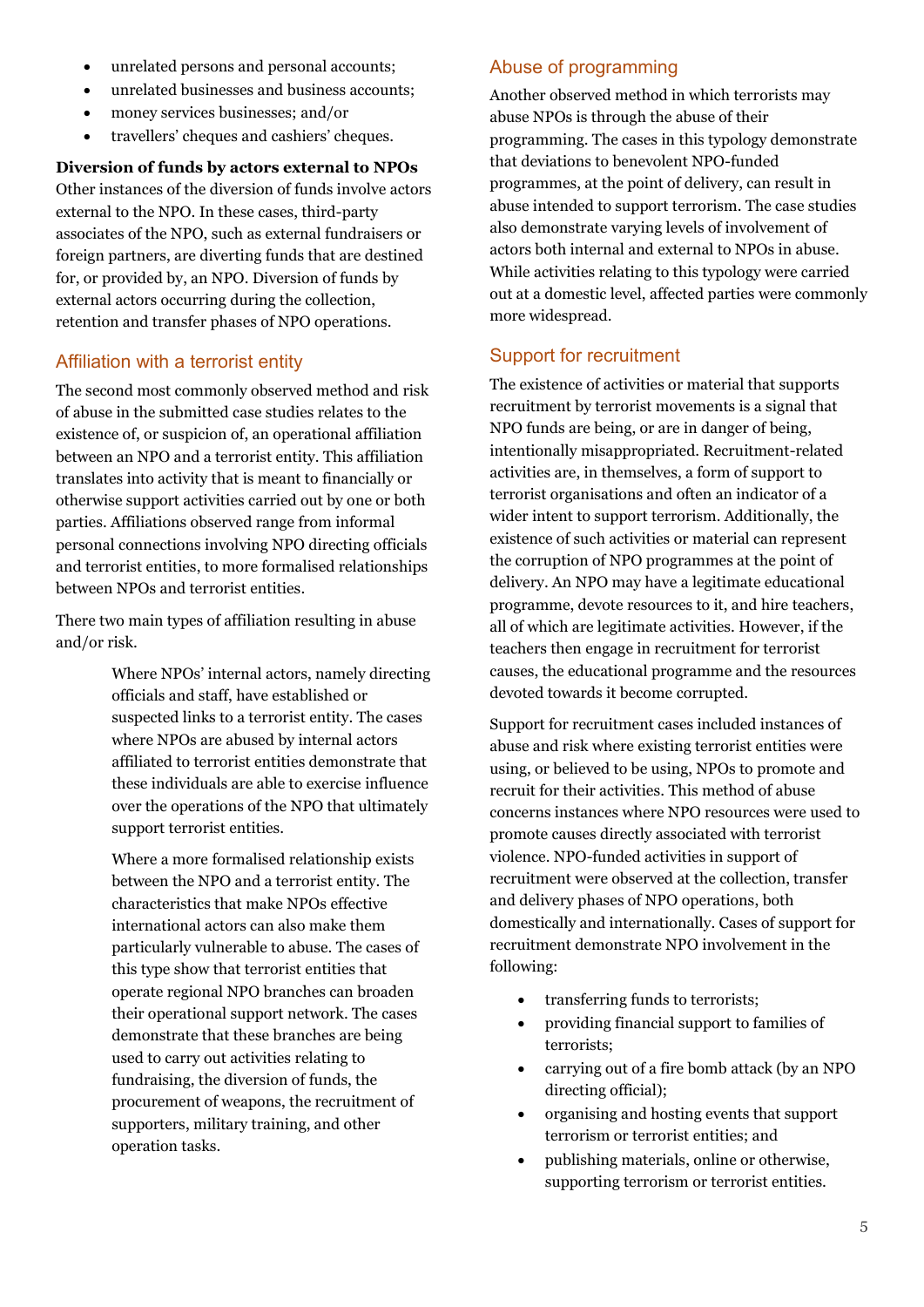Cases also demonstrate that NPO facilities were used to:

- recruit and train individuals to engage in acts of terror such as bomb manufacturing and suicide bombing;
- provide a meeting place for terrorist entities; and
- host speakers that advocate terrorism.
- False representation and sham NPOs
- False representation occurs when, under the guise of charitable activity, organisations and individuals raise funds, promote causes and carry out other activities in support of terrorism. Specifically, the false representation cases can be divided into two categories. The first category involves 'sham NPOs' where the NPO is created as a front to support terrorist activity and its stated purposes are false. The second category involves situations where individuals or groups of individuals falsely claim to be acting on behalf of existing legitimate NPOs.
- Sham NPOs and individuals falsely claim to be acting on behalf of existing legitimate NPOs, scheme to collect funds to support terrorism, and/or deliver programmes in support of terrorism.

# **RISK INDICATORS AND TERRORIST ABUSE INDICATORS**

Indicators are used extensively in sectors where prevention is paramount, such as the business and medical sectors. Indicators can increase forewarning, helping to mitigate risks before they become reality, or help to detect existing abuse. The analysis of the case studies identified numerous elements that indicated existing abuse of an NPO, or substantial risk of abuse. While the list of indicators presented here is substantial and transnational in nature, it is not complete; there are likely additional indicators that are unique to particular contexts.

Indicators are ultimately leads that require further investigation to assess the nature or risk of abuse.

## Indicator Categories

The indicators are grouped under six general categories. However, many indicators can fall under numerous categories. For the sake of simplicity, this newsletter lists them only once under the most applicable category based on the analysis.

## Category 1: Financial Support to Known or Suspected Terrorist Entities

The direct abuse of NPO financial resources is what most often comes to mind when considering abuse or risk in the NPO sector.

| <b>Risk Indicators</b>                                                                                                                                                                                                                                 | <b>Terrorist Abuse</b><br>Indicators                                                                                                                                                                              |
|--------------------------------------------------------------------------------------------------------------------------------------------------------------------------------------------------------------------------------------------------------|-------------------------------------------------------------------------------------------------------------------------------------------------------------------------------------------------------------------|
| NPO bank accounts are<br>used by entities whose<br>own accounts are under<br>restrictions.<br>NPO funds are<br>comingled with personal<br>or private business<br>funds.<br>Bank accounts related to<br>some programmes or<br>activities are concealed. | NPO funds are<br>transferred to other<br>entities believed to be<br>engaged in, or<br>supporting, terrorist<br>activities.<br>NPO receives funds<br>from entities believed to<br>support terrorist<br>activities. |

transferred to entities not associated with declared programmes or activities.

NPO funds are

## Category 2: Material Support to Known or Suspected Terrorist Entities

NPOs are abused by terrorist organisations because of their access to material resources as well as financial resources. These material resources can range widely from facilities to dual-use equipment. Warning indicators are more prevalent in this category because the category itself applies to known or suspected terrorist entities.

| <b>Risk Indicators</b>              | <b>Terrorist Abuse</b>                                                                                                  |
|-------------------------------------|-------------------------------------------------------------------------------------------------------------------------|
|                                     | Indicators                                                                                                              |
| NPO procures dual-use<br>equipment. | Resources of an NPO are<br>transferred to an entity<br>known to be engaged in,<br>or supporting, terrorist<br>activity. |
|                                     | NPO receives resources<br>from an entity believed<br>to support or be engaged<br>in terrorist activities.               |
|                                     | NPO shares property<br>with another                                                                                     |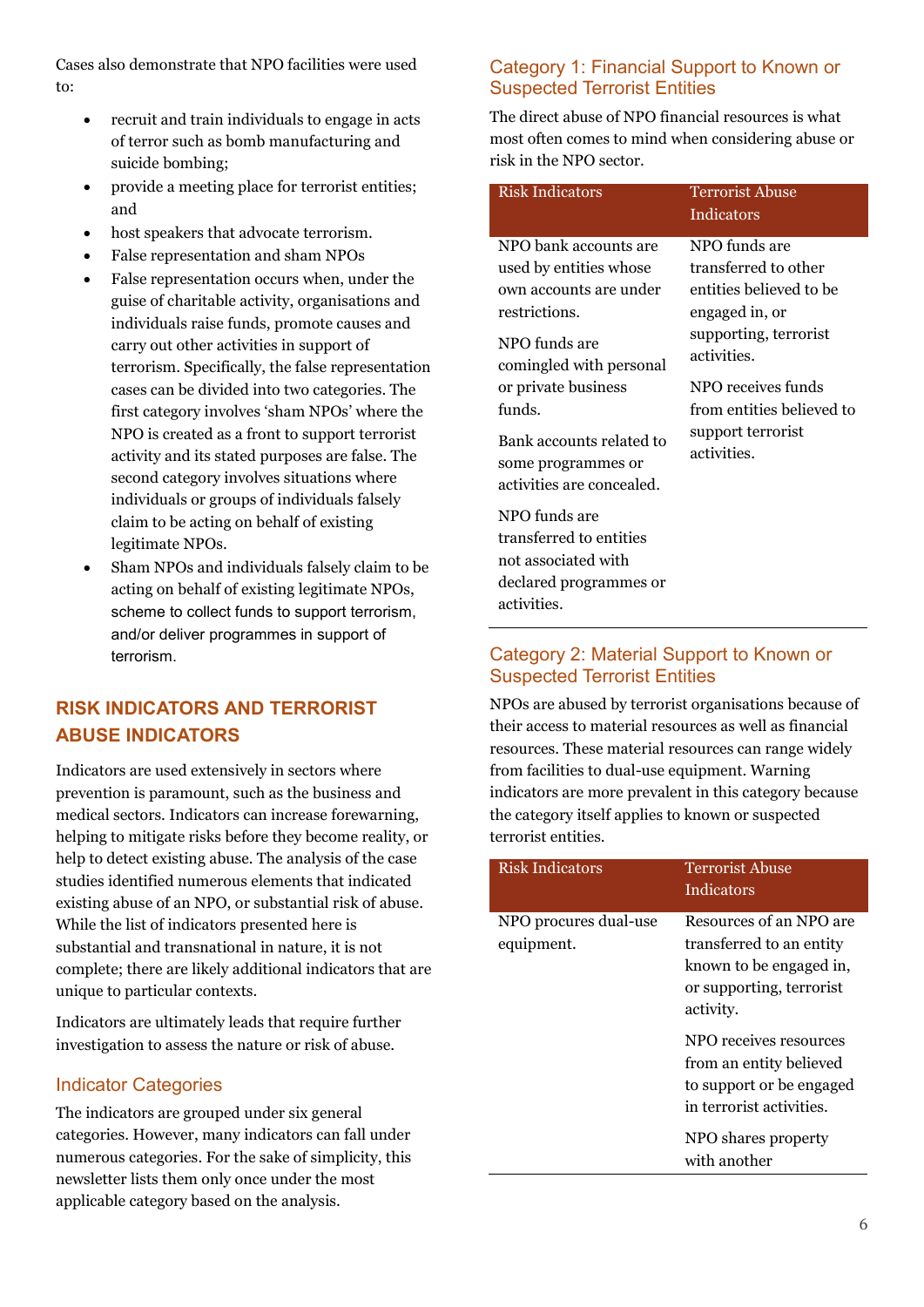organisation believed to support terrorist activity.

## Category 3: Financial, Material, or Logistical Support to Proscribed Terrorist Entities

The identification of proscribed entities (often termed 'listed' entities) in association with NPOs appeared consistently throughout the case studies. Often, the presence of proscribed entities was an indicator of wider compliance failures that could have been intentional or unintentional. Warning indicators are more prevalent in this category because the category itself applies to proscribed terrorist entities.

| NPO activities are found<br>The identities of<br>to support individuals or<br>proscribed terrorist<br>organisations whose<br>entities are found to<br>identities correspond to<br>match the identities of<br>those of listed entities.<br>NPO directing officials<br>or employees. | Risk Indicators | <b>Terrorist Abuse</b><br>Indicators |
|------------------------------------------------------------------------------------------------------------------------------------------------------------------------------------------------------------------------------------------------------------------------------------|-----------------|--------------------------------------|
|                                                                                                                                                                                                                                                                                    |                 |                                      |

## Category 4: General operations and governance

Several indicators arise from the general operations and governance of NPOs. Several of these indicators stem from attempts by complicit actors (either internal or external to an NPO) to disguise their actions, such as the concealment of information on programmes, activities, or funding. Other indicators in this category stem from attempts by complicit actors to gain influence or control of non-complicit NPOs.

| <b>Risk Indicators</b>                                                                                                                                                                                             | <b>Terrorist Abuse</b><br>Indicators                                                                                                                                                                                                                                                                           |
|--------------------------------------------------------------------------------------------------------------------------------------------------------------------------------------------------------------------|----------------------------------------------------------------------------------------------------------------------------------------------------------------------------------------------------------------------------------------------------------------------------------------------------------------|
| NPO expenditures are<br>not consistent with its<br>programmes and<br>activities.<br>NPO is unable to account<br>for the final use of all of<br>its resources.<br>NPO is unable to account<br>for the origin of its | Directing officials of an<br>NPO are, or have been,<br>directing officials of<br>other organisations<br>believed to support<br>terrorist activity.<br>NPO suffers from an<br>internal conflict, where<br>one faction is known to<br>be sympathetic or<br>actively supportive<br>towards terrorist<br>entities. |
| income.<br>NPO has inconsistencies<br>in its accounting and/or<br>mandatory reporting.                                                                                                                             |                                                                                                                                                                                                                                                                                                                |

NPO has opaque leadership or decisionmaking structures.

NPO or NPO representatives use falsified or conflicting documentation.

## Category 5: Support for recruitment

In several cases, NPO resources are committed towards activities that support the recruitment of followers by terrorist movements. The case studies indicated that activities in support of recruitment are often connected to further risks to financial or material resources. Also, otherwise legitimate charitable programmes meant to further religious or educational purposes can be corrupted to support recruitment activities.

| <b>Risk Indicators</b> | <b>Terrorist Abuse</b><br>Indicators |
|------------------------|--------------------------------------|
| NPO publications or    | Directing officials or               |
| speakers support       | employees of an NPO                  |
| terrorism or terrorist | engage in activities that            |
| entities.              | support recruitment to               |
|                        | violence.                            |

## Category 6: Other criminal activities

Abuse of NPOs for terrorist purposes can come to the attention of government authorities or the NPOs themselves because of other criminal activities. As in the cases of terrorism, NPOs may not be complicit in these criminal activities, but may be victims themselves of external or internal actors. The presence of other criminal activities, especially in conjunction with indicators specific to terrorism, presented a strong sign of risk in the case studies.

| <b>Risk Indicators</b>                                                                                                                    | <b>Terrorist Abuse</b><br>Indicators                                                                                                                                                                                                  |
|-------------------------------------------------------------------------------------------------------------------------------------------|---------------------------------------------------------------------------------------------------------------------------------------------------------------------------------------------------------------------------------------|
| NPO facilities conceal<br>criminal activities.<br>NPO directing officials<br>or employees are<br>engaged in other<br>criminal activities. | Criminal activities<br>consistent with terrorist<br>operations are concealed<br>in NPO facilities.<br>NPO directing officials or<br>employees are engaged<br>in other criminal<br>activities consistent with<br>terrorist operations. |